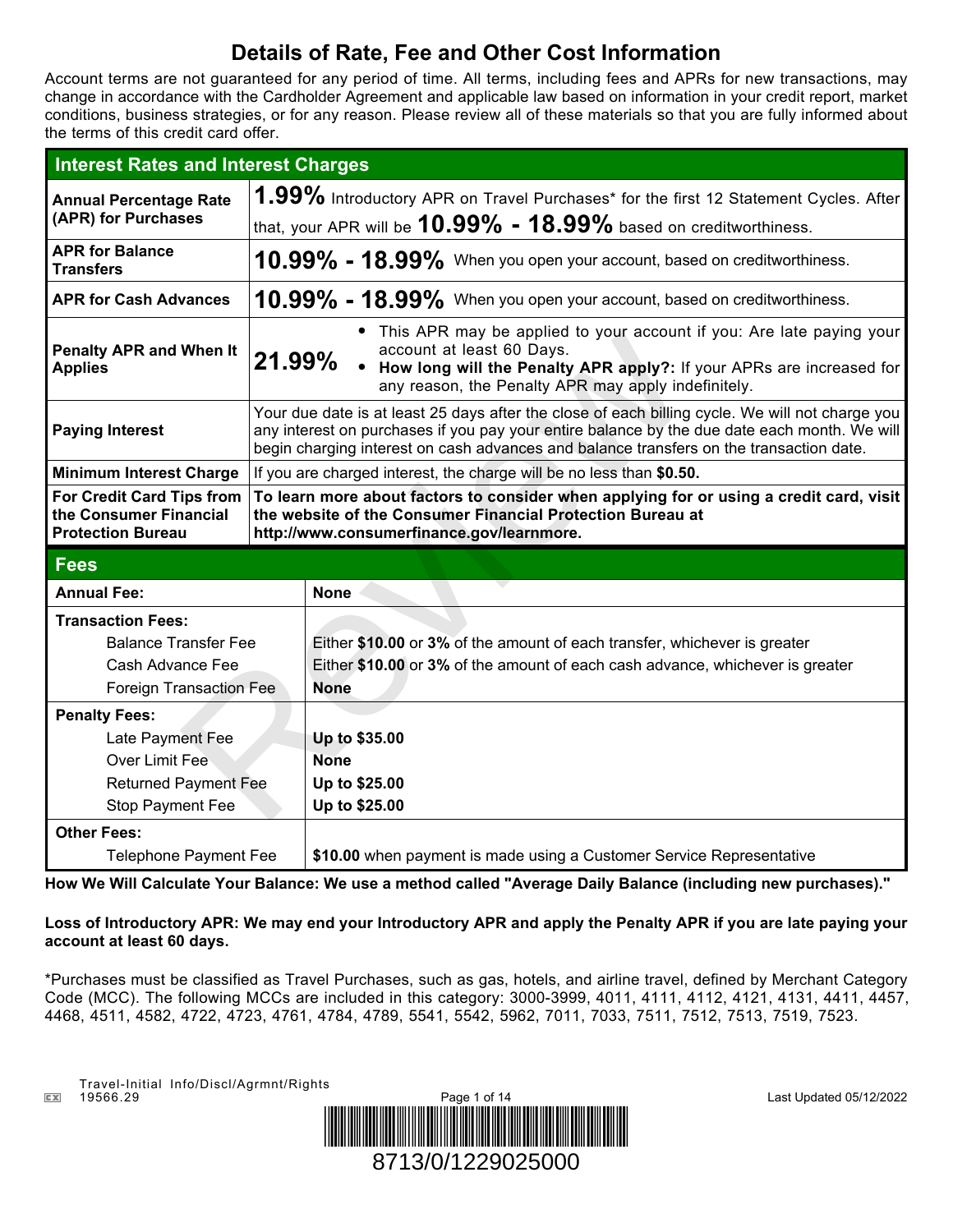# **IMPORTANT INFORMATION ABOUT PROCEDURES FOR OPENING A NEW ACCOUNT**

To help the government fight the funding of terrorism and money laundering activities, Federal law requires all financial institutions to obtain, verify, and record information that identifies each person who opens an account. What this means for you: when you open an account, we will ask for your name, address, date of birth, and other information that will allow us to identify you. We may ask to see your driver's license or other identifying documents or ask you questions to further confirm your identity.

# **CURRENT ACCOUNT INFORMATION**

Current Account information is available by mailing us at Northwest Bank, Credit Card Programs, PO Box 788, Warren, Pennsylvania 16365 or call toll free: (877) 300-5768.

Reviews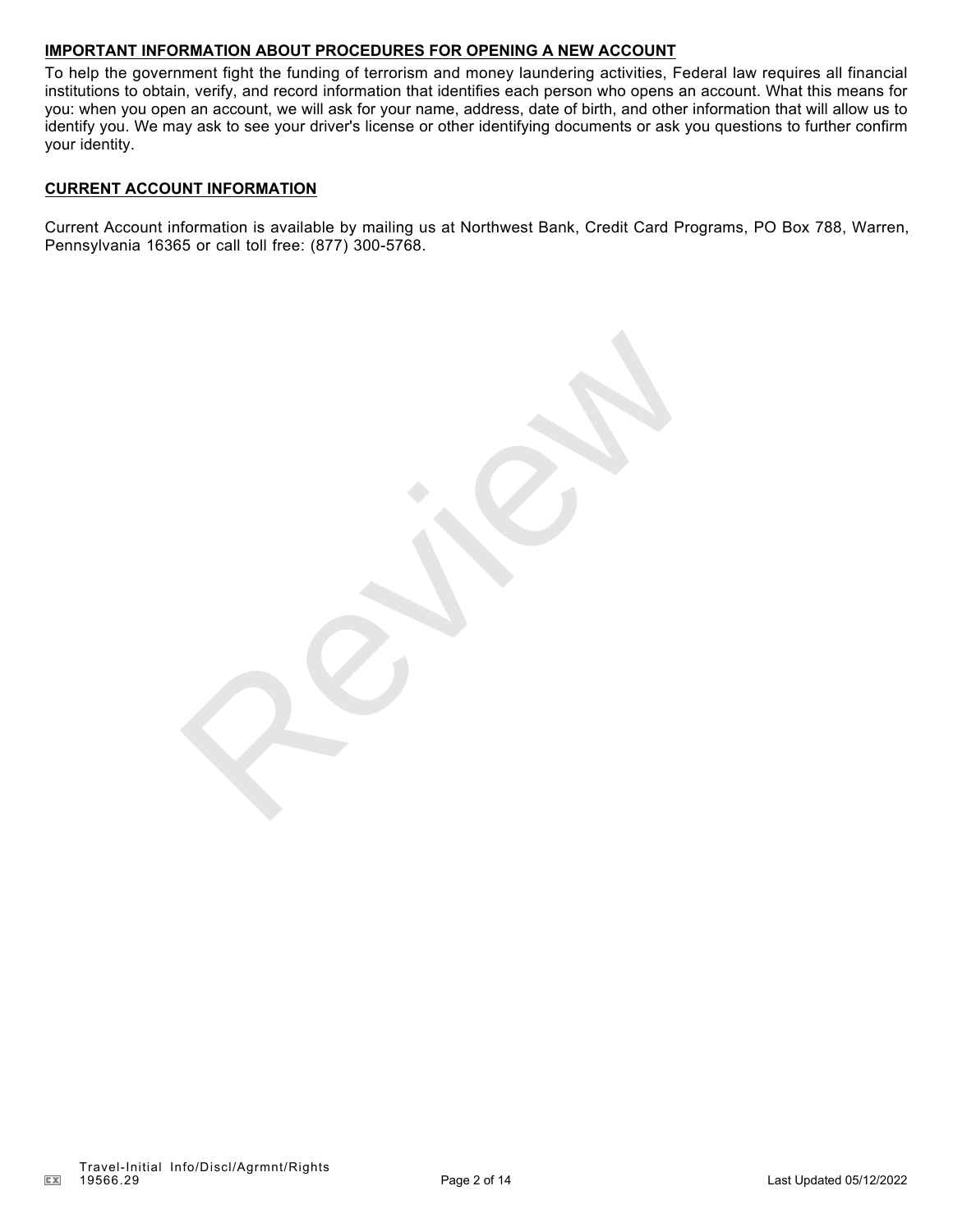# **INITIAL DISCLOSURES**

## **1. Finance Charge Calculation Method**

**Cash Advances:** The Finance Charge on Cash Advances is calculated in accordance with Method A - Average Daily Balance (including current transactions) which is described as follows: The Finance Charge on cash advances begins from the date you obtained the cash advance, or the first day of the billing cycle in which it is posted to your account, whichever is later. There is no grace period.

The Finance Charges for a billing cycle are computed by applying the monthly Periodic Rate to the "average daily balance" of your account. To get the average daily balance, we take the beginning balance of your account each day, add any new purchases or cash advances, and subtract any payments, credits, non-accruing fees, and unpaid finance charges. This gives us the daily balance. Then we add up all the daily balances for the billing cycle and divide the total by the number of days in the billing cycle. We do this calculation separately for each feature such as Purchases, Cash Advances, Balance Transfers or Promotional Balances.

**Purchases:** The Finance Charge on Credit Purchases is calculated in accordance with Method G - Average Daily Balance (including current transactions) which is described as follows: To avoid incurring an additional Finance Charge on Purchases reflected on your monthly statement and, on any new Purchases appearing on your next monthly statement, you must pay the New Balance, shown on your monthly statement, on or before the Payment Due Date. The grace period for the New Balance of Purchases extends to the Payment Due Date.

The Finance Charges for a billing cycle are computed by applying the monthly Periodic Rate to the "average daily balance" of your account. To get the average daily balance, we take the beginning balance of your account each day, add any new purchases or cash advances, and subtract any payments, credits, non-accruing fees, and unpaid finance charges. This gives us the daily balance. Then we add up all the daily balances for the billing cycle and divide the total by the number of days in the billing cycle. We do this calculation separately for each feature such as Purchases, Cash Advances, Balance Transfers or Promotional Balances. mance Charge on Creati Purchases is calculated in accordance with Methematons) which is described as follows: To avoid incurring an additional<br>nonthly statement and, on any new Purchases appearing on your next method<br>nonth

## **2a. Periodic Rate:**

**Purchase, Cash Advance and Balance Transfer Annual Percentage Rate: 10.99% - 18.99% based on your creditworthiness at the time of opening the account.**

# **Introductory Annual Percentage Rate: 1.99% for Travel Purchases for the first 12 Statement Cycles.**

The rate is divided by 12, the number of months in a year, to determine the periodic rate.

**Purchases:** The Periodic Rate used to compute the FINANCE CHARGE for Purchases is 0.91583% to 1.58250% per month. The corresponding Annual Percentage Rate is 10.99% to 18.99%. **Cash Advances and Balance Transfers:** The Periodic Rate used to compute the FINANCE CHARGE for Cash Advances and Balance Transfers is 0.91583% to 1.58250% per month. The corresponding Annual Percentage Rate is 10.99% to 18.99%. **Introductory Purchases:** The Periodic Rate used to compute the FINANCE CHARGE for Introductory Purchases is 0.16583% per month. The corresponding Annual Percentage Rate is 1.99%. To qualify for this Introductory Offer, Purchases must be classified as Travel Purchases, such as gas, hotels, and airline travel, defined by Merchant Category Code (MCC). This Introductory Offer will apply to Travel Purchases for the first 12 Billing Cycles from account opening.

### **2b. Non-Standard Default Interest Rate**

An account is considered in default should you fail to comply with any of the terms of this Agreement. In the event of bankruptcy, insolvency, incompetency, fraud or any other default event listed in the Agreement, we may close your account and if your payment becomes 60 days late in part or in full, we may raise your interest rate on all balances, including those that qualified for the Introductory Offer, to the legal maximum allowed. **The maximum Annual Percentage Rate would be 21.99%.** Your former interest rate will be reinstated if your total minimum monthly payment is paid on time for six (6) consecutive months.

### **3. Minimum Periodic Payment**

You may pay your total outstanding balance at any time. Each billing cycle, you must pay at least the Total Minimum Payment Due shown on your monthly statement by its Payment Due Date. The Total Minimum Payment Due will always equal at least \$25.00. Subject to this limitation, your Total Minimum Payment Due is calculated as the sum of the following,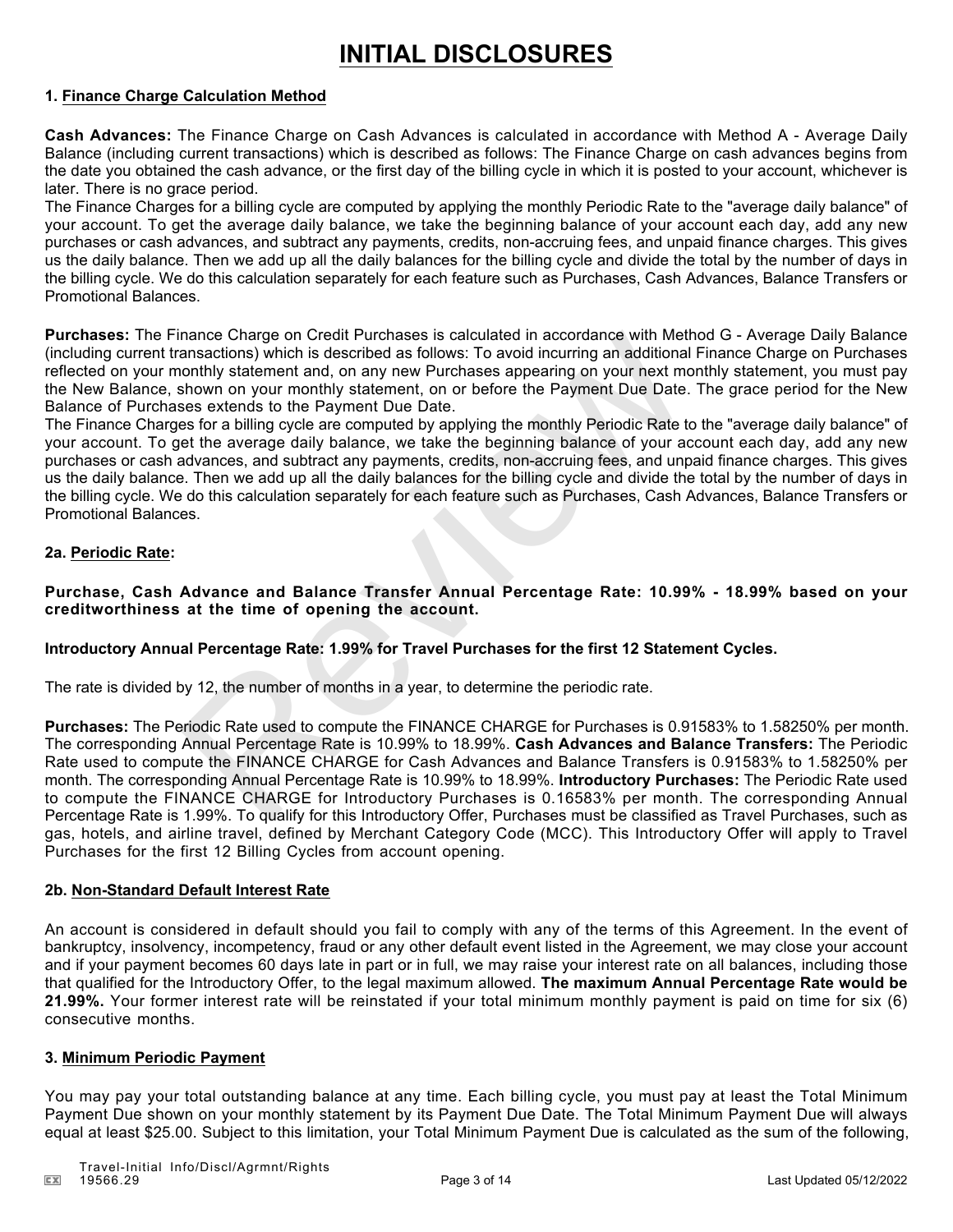rounded up to the nearest dollar: (1) 2.0% of the New Balance (2) any Over Limit Amount (3) any Past Due Amount. The Total Minimum Payment Due will not be greater than your New Balance Total. If a payment is credited to your account but is returned unpaid in a later billing cycle, we will recalculate the Total Minimum Payment Due for the billing cycle in which the payment was originally credited.

## **4. Other Charges:**

**Returned Payment Fee:** If any check or other instrument given for payment on the Card account is dishonored for any reason, a processing fee of up to **\$25.00** may be imposed.

**Stop Payment Fee:** A fee of up to **\$25.00** will be charged to your account for any request to stop payment on a check issued against your account.

**Copy Charge:** A request for a copy of any of your account records will result in a fee of **\$3.00** per copy being assessed against your account unless it is a disputed item.

**Research Fee:** A fee of **\$25.00** per hour will be assessed for time spent in researching something requested on your account. The minimum Research Fee assessed will be **\$25.00.**

**Telephone Transfer Fee:** Telephone payments made with a customer service representative will incur a fee of **\$10.00.**

**Express Mail Fee:** Requests for a rush delivery of cards will incur a fee of **\$35.00** for express delivery service. Cards sent express mail will be received within one to two business days. This fee will be added to your account balance.

#### **International Service (ISA) Fee: None**

### **5. Security Interests**

If you have executed a written agreement granting a security interest in a deposit account (savings or certificate of deposit) or other funds held by issuer to secure your obligations under this credit card plan, such accounts and/or funds are additional security for your obligations to issuer arising from the use of your Card. fee of \$25.00 per hour will be assessed for time spent in researching<br>mum Research Fee assessed will be \$25.00.<br>Per Fee: Telephone payments made with a customer service representative<br>reverses for a rush delivery of cards

### **6. Billing Errors/Cardholder's Rights**

See separate statement enclosed entitled "Your Billing Rights" for important information regarding your rights to dispute billing errors.

### **7. Military Lending Act**

Federal law provides important protections to members of the Armed Forces and their dependents relating to extensions of consumer credit. In general, the cost of consumer credit to a member of the Armed Forces and his or her dependent may not exceed an annual percentage rate of 36 percent. This rate must include, as applicable to the credit transaction or account: the costs associated with credit insurance premiums; fees for ancillary products sold in connection with the credit transaction; any application fee charged (other than certain application fees for specified credit transactions or accounts); and any participation fee charged (other than certain participation fees for a credit card account).

If you wish to be provided an oral disclosure, this may be obtained by contacting us, toll free, at: (888) 784-6313.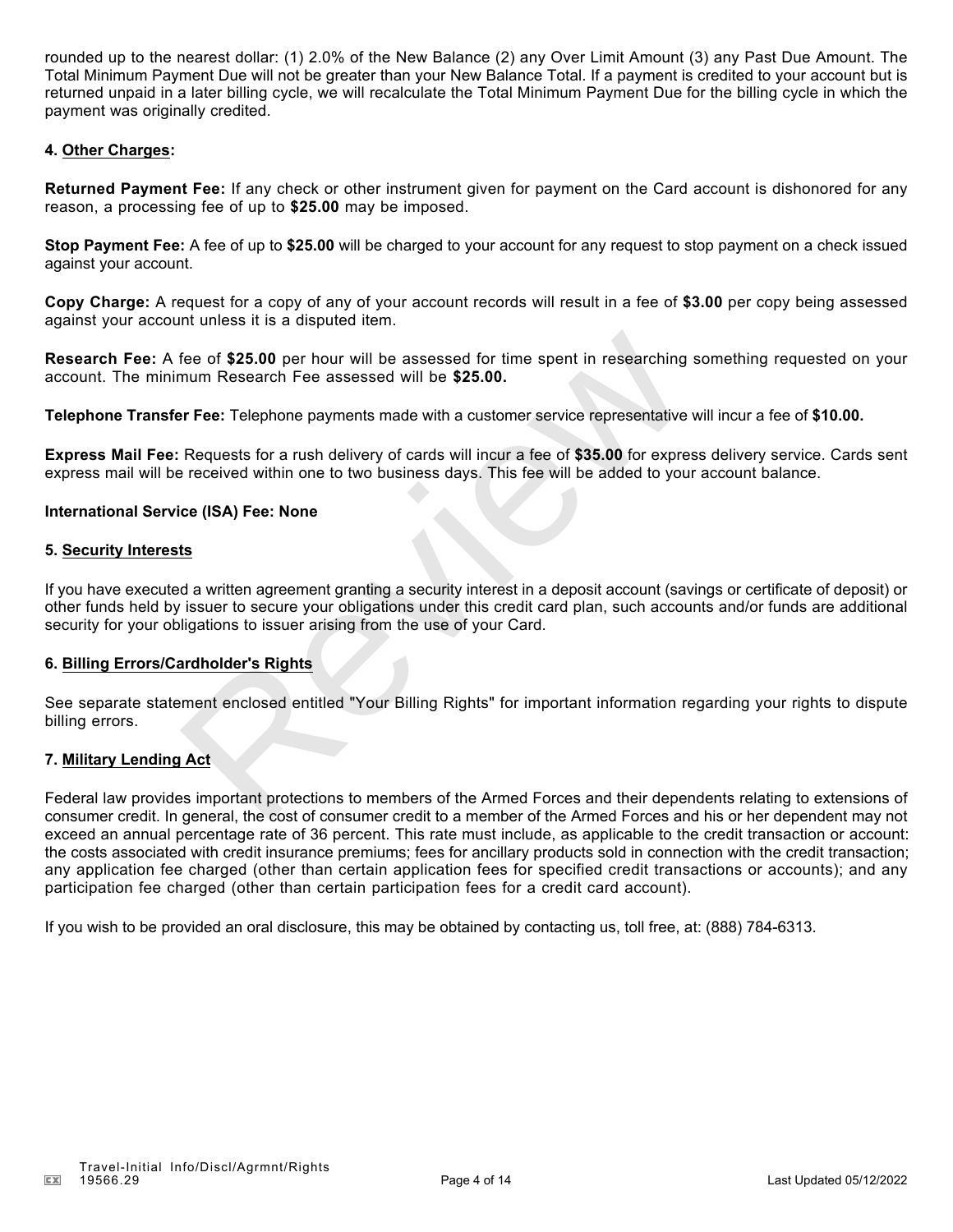# **Northwest Bank Cardholder Agreement**

## **SECTION 1: INTRODUCTORY CONTRACT PROVISIONS**

Your Contract: This document, and any future changes to it, is your contract with us and will govern your "Account". We will refer to this document as your "Cardholder Agreement" or "Agreement." It consists of this document, "Initial Disclosures" (which will be received with your card carrier) and other documents that we may refer to as part of this Agreement. These terms also include any changes we may make to this document from time to time. By activating and/or using your credit card account, you agree to all terms and conditions contained herein, as well as changes that may be made from time to time.

Parties to Agreement: "We," "us," and "our" refer to Northwest Bank. "You," "your," and "yours" refer to any person (a) whose name appears on a Card or Statement or who uses this Account, or (b) who otherwise agrees to be liable on the Account.

**Changes in Terms:** *We reserve the right to amend this Agreement at any time, by adding, deleting, or changing provisions of this Agreement.* All amendments will comply with the applicable notice requirements of federal and state law that are in effect at that time.

### *The reasons we may amend this Agreement include the following:*

- 1. Changes in regulation or legislation, or a change in the interpretation of a regulation or legislation.
- 2. Changes related to your individual credit history, such as: your risk profile, your payment or transaction patterns, balance patterns, the utilization levels of this and other accounts, credit bureau information including the age, history and type of other accounts, and the measure of risk associated with each.
- 3. Changes to overall economic and market trends, product design, and business needs.

If an amendment gives you the opportunity to reject the change, and if you reject the change in the manner provided in such amendment, we may terminate your right to receive credit and may ask you to return all credit devices as a condition of your rejection. We may replace your card with another card at any time.

**Definitions:** In addition to other terms defined throughout the Agreement, the following terms have the meaning indicated in this Section:

| in effect at that time.                                                                                                                                                                                                                                                                                                                                                                                                                                                                                                         | <b>ons of this Agreement.</b> All amendments will comply with the applicable notice requirements of federal and state law                                                                                                                                                                                     |  |  |
|---------------------------------------------------------------------------------------------------------------------------------------------------------------------------------------------------------------------------------------------------------------------------------------------------------------------------------------------------------------------------------------------------------------------------------------------------------------------------------------------------------------------------------|---------------------------------------------------------------------------------------------------------------------------------------------------------------------------------------------------------------------------------------------------------------------------------------------------------------|--|--|
|                                                                                                                                                                                                                                                                                                                                                                                                                                                                                                                                 | sons we may amend this Agreement include the following:                                                                                                                                                                                                                                                       |  |  |
| Changes in regulation or legislation, or a change in the interpretation of a regulation or legislation.<br>Changes related to your individual credit history, such as: your risk profile, your payment or transaction patterns,<br>palance patterns, the utilization levels of this and other accounts, credit bureau information including the age, history<br>and type of other accounts, and the measure of risk associated with each.<br>Changes to overall economic and market trends, product design, and business needs. |                                                                                                                                                                                                                                                                                                               |  |  |
|                                                                                                                                                                                                                                                                                                                                                                                                                                                                                                                                 | nendment gives you the opportunity to reject the change, and if you reject the change in the manner provided in such<br>nent, we may terminate your right to receive credit and may ask you to return all credit devices as a condition of your<br>n. We may replace your card with another card at any time. |  |  |
| :tion:                                                                                                                                                                                                                                                                                                                                                                                                                                                                                                                          | ions: In addition to other terms defined throughout the Agreement, the following terms have the meaning indicated in                                                                                                                                                                                          |  |  |
| APR                                                                                                                                                                                                                                                                                                                                                                                                                                                                                                                             | means Annual Percentage Rate.                                                                                                                                                                                                                                                                                 |  |  |
| <b>Billing Cycle</b>                                                                                                                                                                                                                                                                                                                                                                                                                                                                                                            | means a period of about one (1) month ending on a billing date.                                                                                                                                                                                                                                               |  |  |
| Card                                                                                                                                                                                                                                                                                                                                                                                                                                                                                                                            | means a Northwest Bank credit card issued on your Account.                                                                                                                                                                                                                                                    |  |  |
| <b>Check</b>                                                                                                                                                                                                                                                                                                                                                                                                                                                                                                                    | means a check drawn on your Account.                                                                                                                                                                                                                                                                          |  |  |
| <b>Unauthorized Charge</b>                                                                                                                                                                                                                                                                                                                                                                                                                                                                                                      | means a transaction made on your Account by a person, other than any one of you, who<br>does not have actual, implied or apparent authority to make such transaction, and from<br>which none of you receive any benefit.                                                                                      |  |  |
| <b>Statement</b>                                                                                                                                                                                                                                                                                                                                                                                                                                                                                                                | means an Account billing statement.                                                                                                                                                                                                                                                                           |  |  |

# **SECTION 2: USE OF YOUR ACCOUNT**

**Consumer Account:** In addition to any other contractual or legal restrictions, the use of your Account is a Consumer Account and is not permitted to be used for business purposes.

**Legal Transactions and Other Account Limitations:** You may not use this account to make a payment on this or any other credit account with us or our affiliates. You may not use or permit your account to be used to make any illegal transaction. You will only use your account for transactions that are legal where you conduct them. For example, Internet gambling transactions may be illegal in your state. Display of a payment card logo by an online merchant does not mean that an Internet transaction is legal where you conduct it. We may charge your account for such transactions. We will not be liable if you engage in an illegal transaction. We may deny authorization of any transactions identified as Internet gambling. You may not use your account to conduct transactions in any country or territory, or with any individual or entity that is subject to economic sanctions administered and enforced by the U.S. Department of the Treasury's Office of Foreign Assets Control (OFAC). Use of your account in those countries will be blocked.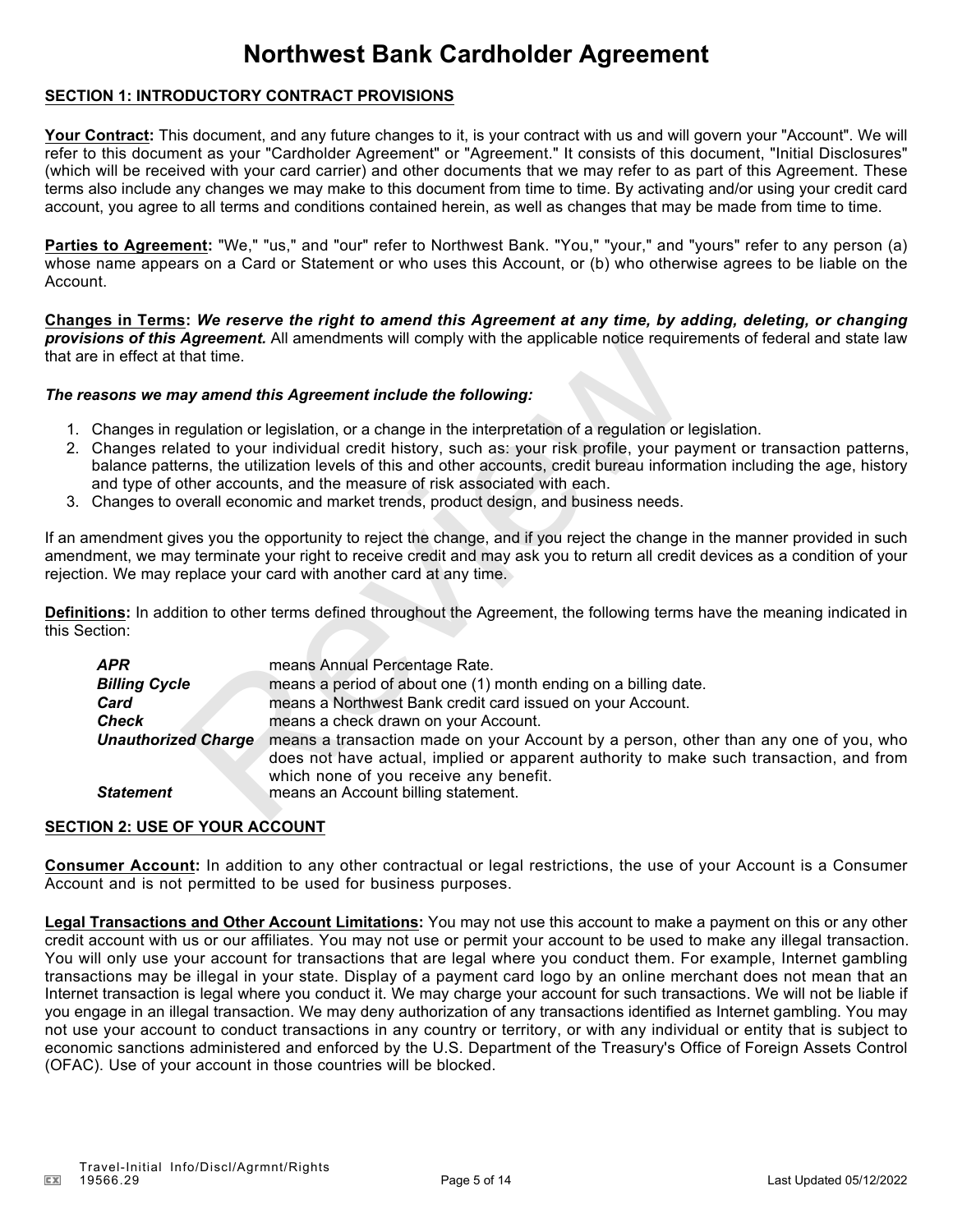**Credit Line and Cash Limit:** Your Account has a credit line "Line" shown on your card carrier or Statement. You will not allow your Account balance to exceed the amount of this Line. We may change your Line or Cash Limit at any time. We may, but are not required to, approve transactions that exceed your available Credit Limit. The entire credit line is not available for Cash Advances. Cash Limits are subject to change at Northwest's discretion. The maximum cash advance amount is limited to 50 percent of the account's credit limit. Cash advances are limited to two transactions per day. Cash advances through ATMs have a daily maximum of \$510 including ATM fees.

**Authorizations:** Some transactions require our prior authorization. We may limit the number of authorizations we give in a day. We may deny authorizations if you are in default (as defined under the Default Section), if we suspect fraudulent activity, or for other reasons. We are not liable for any failure to authorize a transaction. You are liable for any transaction we authorize even if we should not have authorized it because you are or would be in default as a result of the transaction. We are not liable for any retention of your card by us, any other financial institution, or any provider of goods or services.

**Transactions with Merchants Return Policy:** If a merchant discloses a policy such as "no returns", "no refund", "no return or credit without receipt", "as is", "store credit only", or "all sales final", you will be bound by that policy when you use your Account to buy goods or services from that merchant.

**Recurring Transactions:** Recurring preauthorized transactions occur when you authorize a merchant to automatically initiate a transaction using your account on a recurring basis. If you authorize a merchant to charge your Account for repeat transactions without your Card, you must notify the merchant when you want to discontinue the repeat transactions or if your Account is closed or if you are issued a new Account number. If we issue a new credit card with a different number or expiration date to you, we may (but are not obligated to) provide your new card number and expiration date to a merchant with whom you have set up a recurring preauthorized transaction in order to continue your recurring preauthorized transactions. Some merchants use the Visa Account Updater Service that allows them to automatically receive new credit card number associated with your Account. Not all merchants subscribe to this service. You may opt-out of the Visa Account Updater Service by contacting the Northwest Customer Service Department at (877) 672-5678. Opt-out of the Visa Account Updater Service does not preclude Northwest from providing new Account or credit card numbers to merchants by other means. nations: Recurring preauthorized transactions occur when you authorize a n using your account on a recurring basis. If you authorize a merchant to charge or if you card, you must notify the merchant when you want fo discon

**Use of Your Credit Card Account with a Mobile Phone or Other Mobile Device:** Smart phones, some tablets or other mobile devices "mobile device" can download, store, and/or access account information, for instance through a mobile wallet, that may enable you to use the mobile device to purchase goods or services, make a balance transfer, or make a cash advance.

In certain instances, those transactions will replicate using your card to make a transaction on the internet with your computer. In other instances, the phone or mobile device will act as if it were a credit card itself. Applications that enable your mobile device will have unique terms governing those applications. Read them carefully. Transactions made through those applications are governed by this Agreement.

When your credit card Account information is accessible by your mobile device, it is important that you treat your mobile device with the same care you would your credit card. For example, you should secure your mobile device against unauthorized access. Keep in mind, if you give someone your phone, or other mobile device, that can be the same as giving that person your credit card.

**Transactions Made in Foreign Currencies:** If you make a transaction in a foreign currency (including, for example, online purchases from foreign merchants), the transaction will be converted by Visa International into a U.S. dollar amount in accordance with the operating regulations or conversion procedures in effect at the time the transaction is processed. Currently, those regulations and procedures provide that the currency conversion rate to be used is either (1) a wholesale market rate or (2) a government-mandated rate in effect one day prior to the processing date. The currency conversion rate in effect on the processing date may differ from the rate in effect on the transaction date or posting date. Transactions made in foreign currencies may be subject to an International Transaction Fee.

### **SECTION 3: TYPES OF TRANSACTIONS**

You may obtain credit in the form of **Purchases**, **Balance Transfers**, and **Cash Advances**, by using cards, access checks, an account number, or other credit devices. Cards are all the credit cards we issue to you and to any other person with authorization for use on this account pursuant to this Cardholder Agreement. An access check is a check we provide to you to obtain credit on this account. All access checks include an expiration date printed at the top. We will honor access checks received for payment before the expiration date printed on the check, provided your account is open and in good standing, with available credit. Access checks without a printed expiration date will not be honored. You must sign your card before using it to help protect your Account from unauthorized use. However, your liability under Section 6 does not depend on whether you sign your card.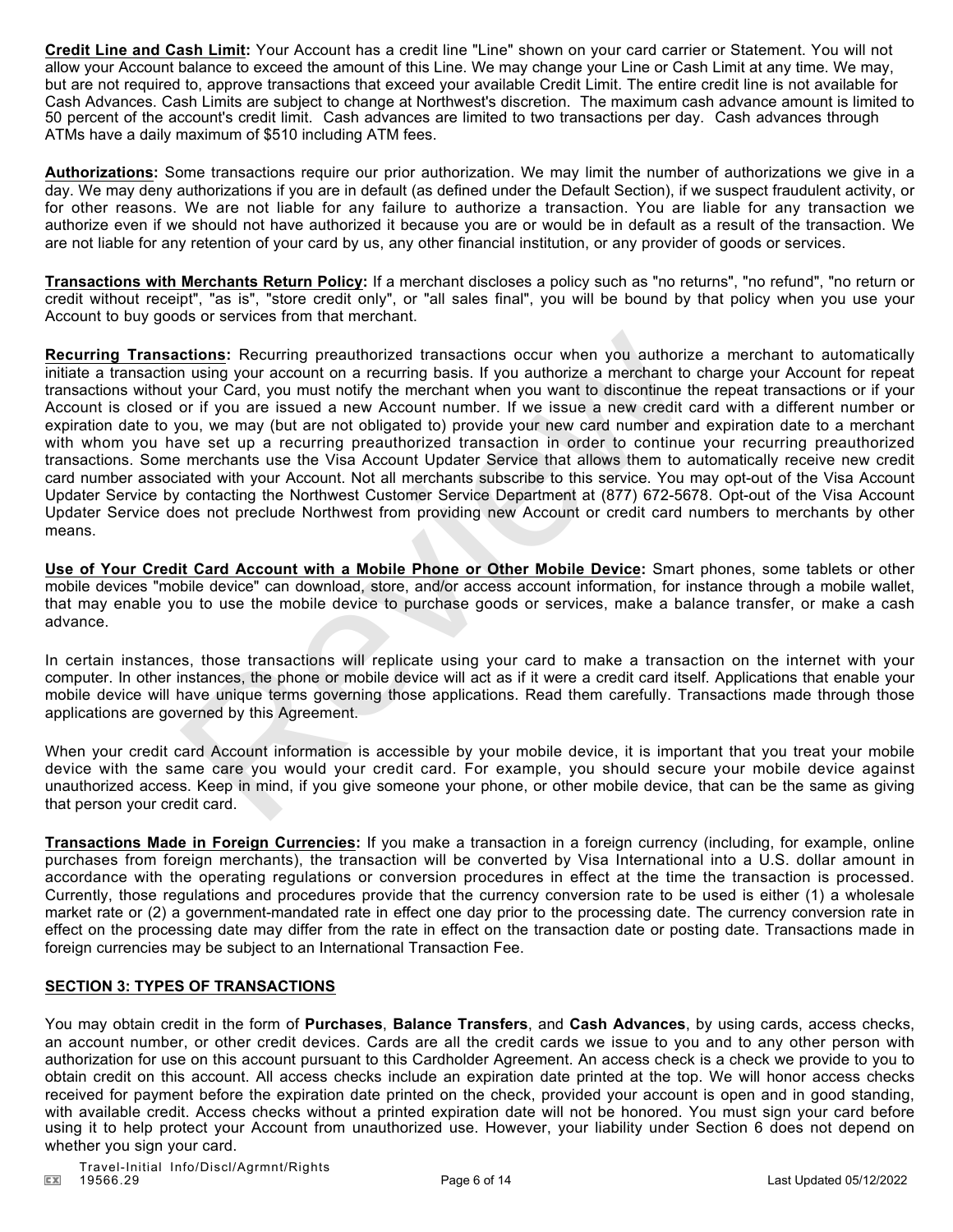**Purchases:** A purchase is use of your card or account number (including online, by phone, or through the use of an enabled mobile device) to:

- 1. buy or lease goods or services;
- 2. buy wire transfers from a non-financial institution "Wire Transfer Purchase";
- 3. make a transaction that is not otherwise a Cash Advance.

Purchases include Account Fees, as well as Transaction Fees and adjustments associated with any Purchase. This Agreement does not grant us a security interest in Purchases you charge to your Account.

**Balance Transfers:** A balance transfer is a transfer of funds to another creditor initiated by us at your request. A Balance Transfer does not include a transaction that is otherwise a Cash Advance. Balance Transfers include Transaction Fees and adjustments associated with any Balance Transfer.

**Cash Advances:** A cash advance is the use of your account for a loan in the following ways:

- 1. **Check Cash Advance:** by an access check "Check" you sign as drawer.
	- a. We may reject and return unpaid a Check you write because:
- i. Your available Line or Cash Limit has been or would be exceeded by paying the Check at the time it is presented to us; **h Advance:** by an access check "Check" you sign as drawer.<br> *r* reject and return unpaid a Check you write because:<br> *r* available Line or Cash Limit has been or would be exceeded by pay<br>
sented to us;<br>
date of your Check
	- ii. The date of your Check has passed the expiration date or is more than six (6) months old;
	- iii. Your Check is post-dated. If a post-dated Check is paid, resulting in another Check being returned or not paid, we are not responsible;
	- iv. Your Account is blocked, closed or suspended;
	- v. Your Account is not activated;
	- vi. You are in default or would be if we paid the Check;
	- vii. Your signature or the payee's name or endorsement is missing on the Check; or
	- viii. The Check appears altered.
- 2. **Bank Cash Advance:** by loans accessed in the following manner:
	- a. **ATM Cash Advance:** at an automated teller machine;
	- b. **Over the Counter "OTC" Cash Advance:** at any financial institution (i.e., to obtain cash, money orders, wire transfers, or travelers checks), or at any non-financial institution (i.e., to obtain cash);
- 3. **Overdraft Protection:** by funds transfer to cover an overdraft on a deposit account which you have enrolled in this service.
	- a. We may choose not to cover an overdraft because:
		- i. Your available Line or Cash Limit has been or would be exceeded by the transfer of funds at the time the account is overdrafted;
		- ii. Your Account is blocked, closed or suspended;
		- iii. Your Account is not activated; or
		- iv. You are in default or would be if we completed the transfer of funds.

Cash Advances include Transaction Fees and adjustments associated with any Cash Advance.

All Bank Cash Advances are subject to the Credit Line. For more information on credit lines, please refer to the section titled *Credit Line and Cash Limit* within this Agreement.

### **SECTION 4: FINANCE CHARGES**

**Grace Period:** We do not charge any periodic Finance Charges on your new Purchases if:

- 1. You pay your New Balance in full by your Payment Due Date; or
- 2. Your previous New Balance was zero or a credit balance.

There is no grace period for Cash Advances and Balance Transfers.

**Paying Interest:** Your due date is at least 25 days after the close of each billing cycle. We will not charge you any interest on purchases if you pay your entire balance by the due date each month. We will begin charging interest on cash advances and balance transfers on the transaction date.

**Billing Cycle:** A billing cycle is a time period that ends on a Statement Closing Date "Closing Date" determined by us and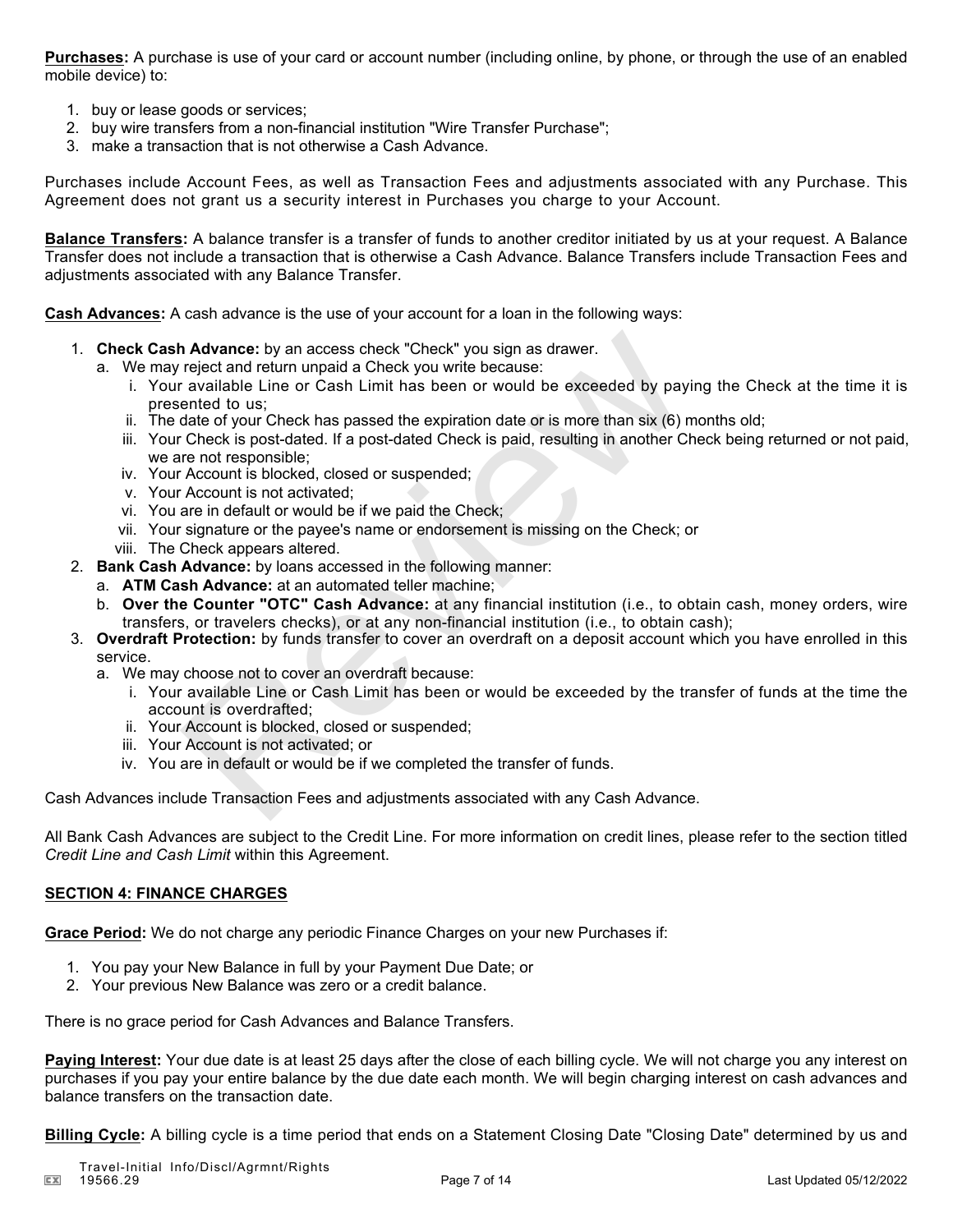begins on the day after the Closing Date of the previous billing cycle. Each monthly statement reflects a single billing cycle.

**Calculation and Billing of Interest Charges:** The Interest Charges for a billing cycle are computed by applying the Periodic Rate to the "average daily balance" of your account. To get the average daily balance, we take the beginning balance of your account each day, add any new purchases or cash advances, and subtract any payments, credits, non-accruing fees and unpaid interest charges. This gives us the daily balance. Then we add up all the daily balances for the billing cycle and divide the total by the number of days in the cycle. We do this calculation separately for each feature such as Purchases, Cash Advances, Balance Transfers or Promotional Balances.

**Periodic Rates and Annual Percentage Rates:** The Periodic Rates and the corresponding Annual Percentage Rates for your Account are listed on your Initial Disclosures. The Periodic Rate is the corresponding Annual Percentage Rate divided by twelve (12), rounded to the next highest hundred-thousandth of a percentage point.

**Variable Rate Information:** If you have a variable rate account, the variable rates listed in your Initial Disclosures are determined by adding a Margin listed in your Initial Disclosures to an Index. The Index is the highest prime rate published in the Money Rates Section of *The Wall Street Journal* in effect on the first day of each calendar month "the Index Date(s)". The variable Periodic Rates and corresponding Annual Percentage Rates will increase if the Index increases or decrease if the Index decreases. The changes to these variable rates will become effective on the first day of your Billing Cycle that ends in the calendar month following the Index Date. An increase to your periodic Rate and corresponding Annual Percentage Rate will increase the amount of Finance Charges on your Account and may increase your Minimum Payment Due.

**Fixed Rate Information:** If you have a fixed rate account, the periodic rate used to compute the finance charge for Credit Purchases and Cash Advances and the corresponding "Annual Percentage Rate" are outlined in your Initial Disclosures.

**Changes in Rates:** Your APR may be reviewed from time to time and we may, at any time, choose to modify your rate. If we modify your rate, we will provide you with written notice at least forty-five (45) days in advance. Any changes in these terms, including, changes in the Annual Percentage Rate and the periodic rate shall be effective with respect to any balances then outstanding as well as to future Credit Purchases and Cash Advances.

**Promotional Rates and Fees:** Promotional or Introductory Offers are temporary APRs "Promotional or Introductory Rates" or transaction fees "Promotional or Introductory Fees" that are offered on certain qualifying new transactions for a specified period of time. Each Offer will appear on your credit card statement after the first qualified new transaction for that Offer. If you revolve your balance to take advantage of a Promotional or Introductory Offer, all transactions and balances, including purchases, will be charged interest. ection or *I ne wall street Journal in* effect on the first day of each calendar<br>atates and corresponding Annual Percentage Rates will increase if the Ind<br>he changes to these variable rates will become effective on the fir

**Rates for Protected Balances:** When an interest rate change for new transactions is applied to your account, any existing balances of that type will be identified as Protected Balances on your statement. These Protected Balances generally are kept at their current APR until the balances are paid in full.

**Minimum Purchase Finance Charge:** Whenever the Purchase balance is subject to a periodic Finance Charge, we will charge the greater of that periodic Finance Charge or the Minimum Finance Charge for Purchases shown in your Initial Disclosures.

**Cash Advance and Balance Transfer Fees:** For each Cash Advance, we will charge the Cash Advance Fees shown on your Initial Disclosures, rounded to the next highest cent, and add the fee to the Cash Advance balance on the transaction date. Balance Transfers and Promotional Balances will also incur these Cash Advance Fees unless we state otherwise in our offer.

# **SECTION 5: FEES AND OTHER CHARGES**

We may charge the following fees and other charges on your account. These fees may or may not be applicable. See your Initial Disclosures for specific fee amounts for your account.

- 1. **Balance Transfer Fee:** A Balance Transfer Fee will be assessed for each creditor that we pay off with this account.
- 2. **Annual Fee:** If an Annual Fee applies to your Account, it will be assessed each year in the month of account opening. If this fee applies to your account, it will be assessed if your account is open or if you maintain a balance, whether or not you have active charging privileges.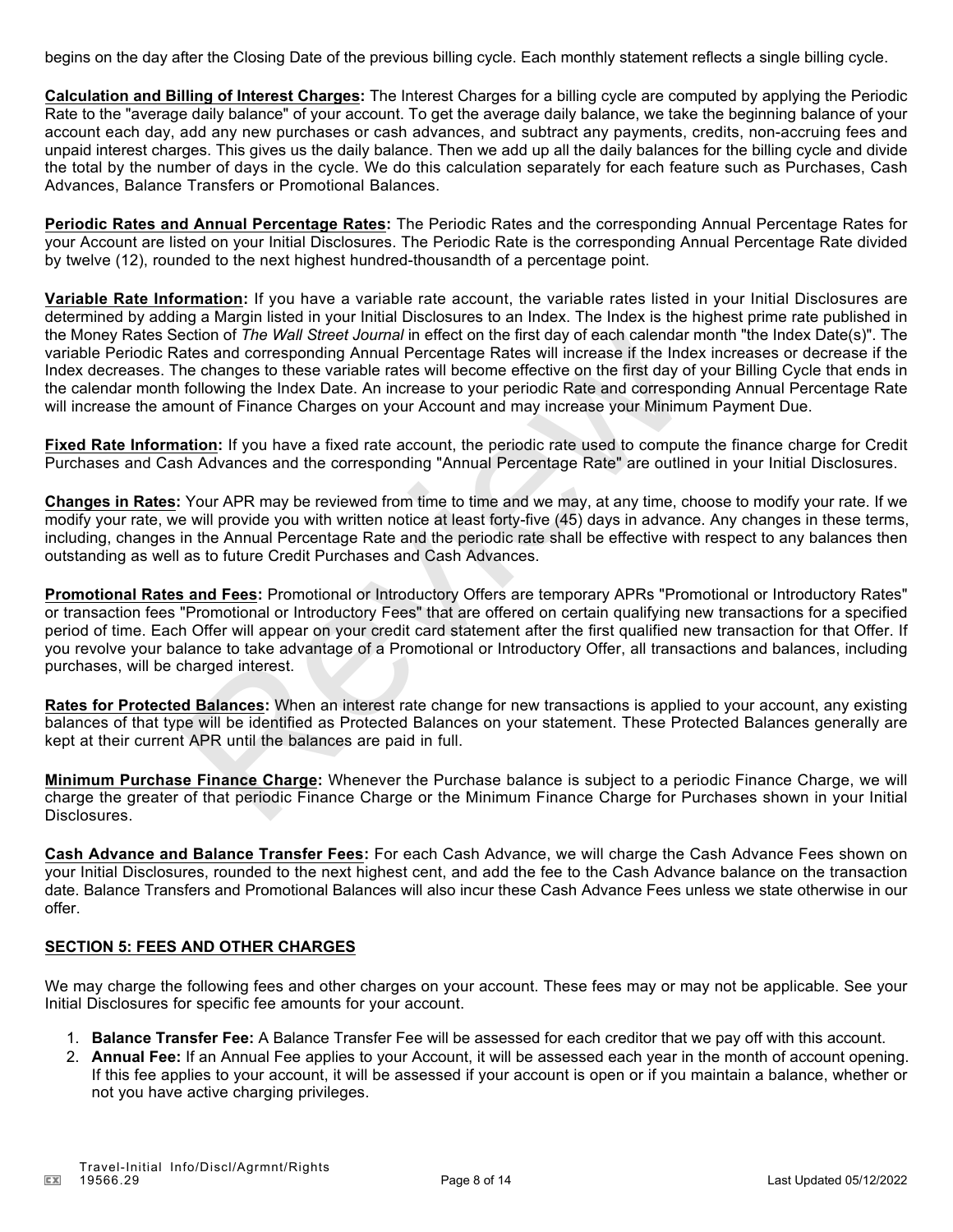- 3. **Late Fee:** A Late Fee will be assessed if the Total Minimum Payment Due shown on your monthly statement is not received by us on or before its Payment Due Date. The Late Fee will not exceed the Total Minimum Payment Due immediately prior to assessment of the fee.
- 4. **Over limit Fee:** Each time you attempt to make a charge which results in your outstanding balance (including pending authorizations) exceeding your credit line, Northwest Bank may choose to approve or deny the transaction at our own discretion. An Over Limit fee may apply if these transactions are approved. The Over Limit Fee will not exceed the Total Minimum Payment Due immediately prior to assessment of the fee.
- 5. **Returned Payment Fee:** A Returned Payment Fee will be assessed for any payment on your Account that is returned unpaid. The Returned Payment Fee will not exceed the Total Minimum Payment Due immediately prior to assessment of the fee, and will never exceed the amount of the payment being returned.
- 6. **Stop Payment Fee:** A Stop Payment Fee will be assessed for any request made to stop payment on a Check unless we have posted the Check to your Account before your request.
- 7. **Copy Charge:** A Copy Charge will be assessed if you request a copy of a Statement, sales draft, Check, or other record of your Account, other than a request related to a billing dispute you may assert against us, pursuant to applicable law.
- 8. **Research Fee:** A Research Fee will be assessed for our time researching something requested on your Account, other than for a billing dispute you may assert against us, pursuant to applicable law.
- 9. **Telephone Transfer Fee:** A Telephone Transfer Fee will be assessed for Telephone Payments processed by a Customer Service Representative.
- 10. **Express Mail Fee:** An Express Mail Fee will be assessed if you request rush delivery of a card.

**Fee Amounts:** The amount of applicable Fees on your Account are listed on you Initial Disclosures and added to the Purchase balance of the Account on the date they are assessed.

## **SECTION 6: YOUR LIABILITY**

**Liable Parties:** All persons who initially or subsequently request, are granted, accept, guarantee or use the account are individually and together responsible for any total outstanding balance. You will be liable for the full balance due on the Account whether or not your name appears on the Statement. If you are responsible to pay any total outstanding balance, we may refuse to release you from liability until all of the cards, access checks, and other credit devices outstanding under the account have been returned to us and you repay us the total outstanding balance owed to us under the terms of this Agreement. or a billing dispute you may assert against us, pursuant to applicable la<br>
Transfer Fee: A Telephone Transfer Fee will be assessed for Telephone<br>
Fransfer Fee: A Telephone Transfer Fee will be assessed for Telephone<br>
if Fe

**Other Users of the Account:** If a non-Liable party uses this Account, You are liable for each such transaction plus any Finance Charges, Other Fees and Charges and expenses provided in this Agreement and related to such transactions. If the user of this Account is an Authorized User (as defined in Section 8), Your liability does not relieve any Liable Party under this Agreement from liability for the Authorized User's transactions until paid.

# **SECTION 7: YOUR PAYMENTS**

**Promise to Pay:** You promise to pay us the amounts of all Transactions on your Account for which you are liable under Section 6 or by law, which includes all Purchases, Balance Transfers, and Cash Advances. You also promise to pay us all the amounts of interest charges, fees, and any other transactions charged to your account.

**Payments to Your Account:** You must pay each month at least the Total Minimum Payment Due shown on your monthly statement by its Payment Due Date. Payments must conform to the requirements set out on that monthly statement; these requirements may vary without prior notice. You may pay the entire amount you owe us at any time. Payments made in any billing cycle that are greater than the Total Minimum Payment Due will not affect your obligation to make the next Total Minimum Payment Due. If you overpay or if there is a credit balance on your account, we will not pay interest on such amounts. We may reject payments that are not drawn in U.S. dollars and those drawn on a financial institution located outside of the United States. If we choose to accept payments made in foreign currency or checks drawn on non-U.S. financial institutions, we may impose service and collection charges. Our determination of service and collection charges will be final. We are not required to accept any payment that we deem to require special handling. Generally, credits to your account, such as those generated by merchants or by person-to-person money transfers, are not treated as payments and will not reduce your Total Minimum Payment Due.

**Total Minimum Payment Due:** You may pay your total outstanding balance at any time. Each billing cycle, you must pay at least the Total Minimum Payment Due shown on your monthly statement by its Payment Due Date. The Total Minimum Payment Due will always equal at least \$25.00. Subject to this limitation, your Total Minimum Payment Due is calculated as the sum of the following, rounded up to the nearest dollar: (1) 2.0% of the New Balance (2) any Over Limit Amount (3) any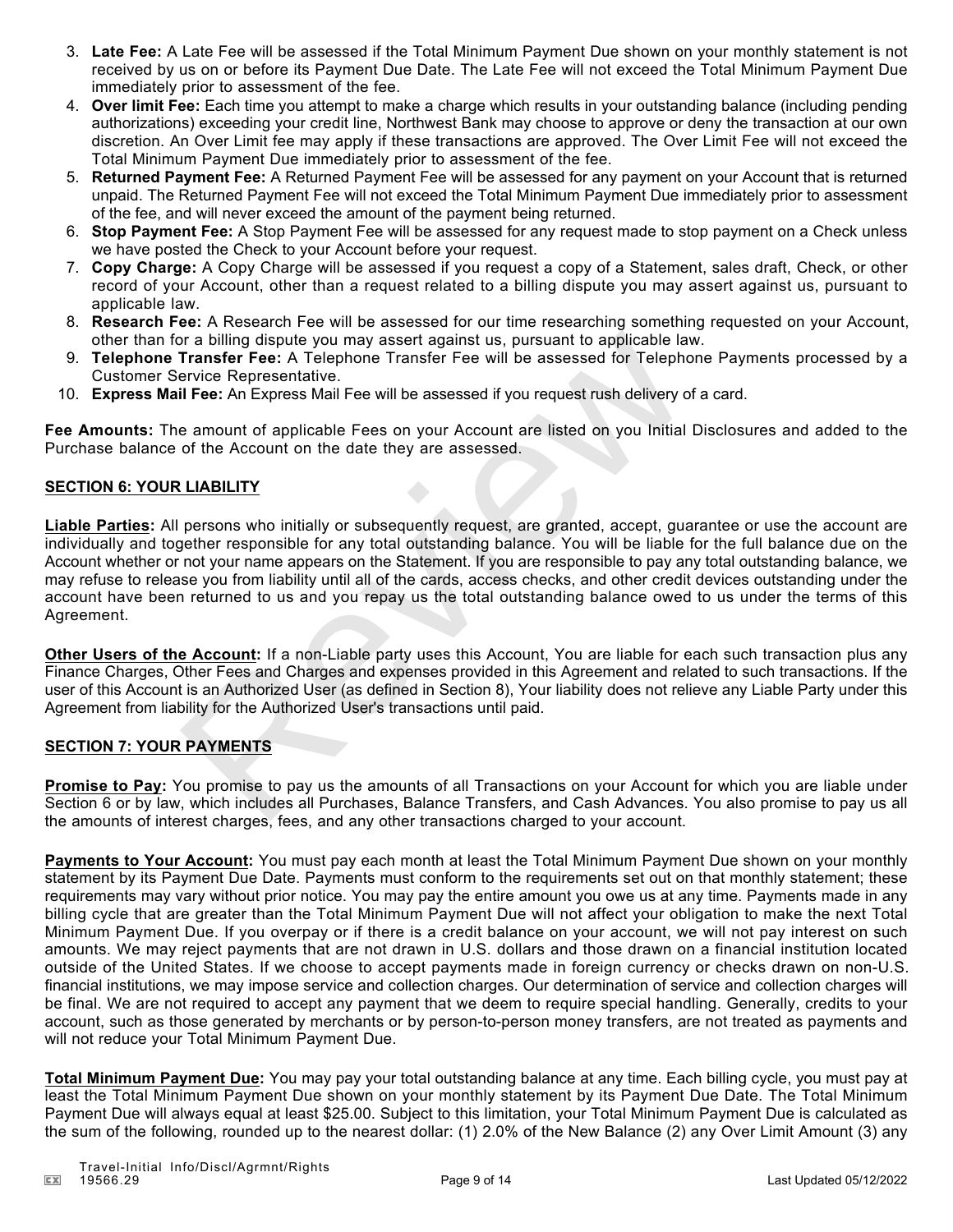Past Due Amount. The Total Minimum Payment Due will not be greater than your New Balance Total. If a payment is credited to your account but is returned unpaid in a later billing cycle, we will recalculate the Total Minimum Payment Due for the billing cycle in which the payment was originally credited.

**When Your Payment Will Be Credited to Your Account:** Payments may be made using various methods. The guidelines for posting your payments are as follows:

# 1. **Payment Sent Via U.S. Mail**

- a. Payments will be posted on the date they are received if they meet all of the following criteria:
	- i. Payment is received by 5 p.m. local time at the address shown on the remittance slip on the front of your monthly statement;
	- ii. Payment is paid with a check drawn in U.S. dollars on a U.S. financial institution or a U.S. dollar money order; and
	- iii. Payment is sent in the return envelope with only the bottom portion of your statement accompanying it.
- b. Payments received after 5 p.m. local time at the remittance address on any day including the Payment Due Date, but that otherwise meet the above requirements, will be posted on the following business day.
- c. Payments that do not meet the above criteria may be delayed up to five days.

# 2. **Payments Made in Any of Our Branch Locations**

- a. The posting date for payments made in any of our branch locations will be the date they are received when they are made prior to closing.
- 3. **Payments Made Online or by Phone**
	- a. Payments made directly on our website or by phone before 5 p.m. will be posted on the date they are made.
	- b. Payments made directly on our website or by phone after 5 p.m. will be posted on the following business day.
- 4. **Payments Made via a Third Party Bill Payer Service**
	- a. Payments made using a third party Bill Payer Service may be received via ACH or physical check. These will be posted accordingly. **NOTE:** That physical checks mailed by a Bill Payer do not meet all of the above criteria for Mail Payments and will be treated as a non-conforming payment.

**ACH Payments:** We process most payment checks electronically. We use the information on your check to create an electronic funds transfer. Each time you send a check, you authorize a one-time electronic funds transfer. You also authorize us to process your check as a check or paper draft, as necessary. Funds may be withdrawn from your account as soon as the same day we receive your payment. You will not receive your cancelled check because we are required to destroy it. We will retain an electronic copy. the that do not meet the above criteria may be delayed up to five days.<br>
Wade in Any of Our Branch Locations<br>
with dight of Our Branch Locations<br>
with dighted on the chost particle and in any of our branch locations will b

**How We Allocate Your Payments:** Payments are allocated to posted balances. Your Minimum Payment will be applied first to any unpaid fees or finance charges. After that, if your account has balances with different APRs, we will allocate the amount of your payment up to the Total Minimum Payment Due to the lowest APR balances first. Payment amounts in excess of your Total Minimum Payment Due will be applied to balances with higher APRs before balances with lower APRs.

**Other Payment Terms:** We can accept late payments, partial payments, or payments with any restrictive writing without losing any of our rights under this Agreement. This means that no payment, including those marked with paid in full or with any other restrictive words, shall operate as an accord and satisfaction without the prior written approval of one of our senior officers. You may not use a postdated check to make a payment. If you do postdate a payment check, we may elect to honor it upon presentment or return it uncredited to the person that presented it, without in either case waiting for the date shown on the check. We are not liable to you for any loss or expense arising out of the action we elect to take.

**Default:** Your Account is in default if you fail to comply with any of the terms of this Agreement including, incompetency, bankruptcy, insolvency, fraud, misrepresentation and in the event of your death. If you are in default, we may close your Account without notice, and you must immediately pay your unpaid balance. To the extent not prohibited by law, if you are in default, you will pay our collection costs, attorney fees (including allocated costs for attorneys who are employed by us), court costs and all other expenses of enforcing our rights under this Agreement.

# **SECTION 8: OTHER IMPORTANT INFORMATION**

**Change of Personal Information:** You will notify us in writing immediately if you change your name, address or home or business telephone number. If you need to do so, please write to: Northwest Bank, Credit Card Programs, PO Box 788, Warren, PA 16365. We may also change your address if so notified by the U.S. Post Office.

**Authorized Users:** If you permit any person to use your card, access checks, account number, or other credit device with the authorization to obtain credit on your account, you will be liable for all transactions made by that person including transactions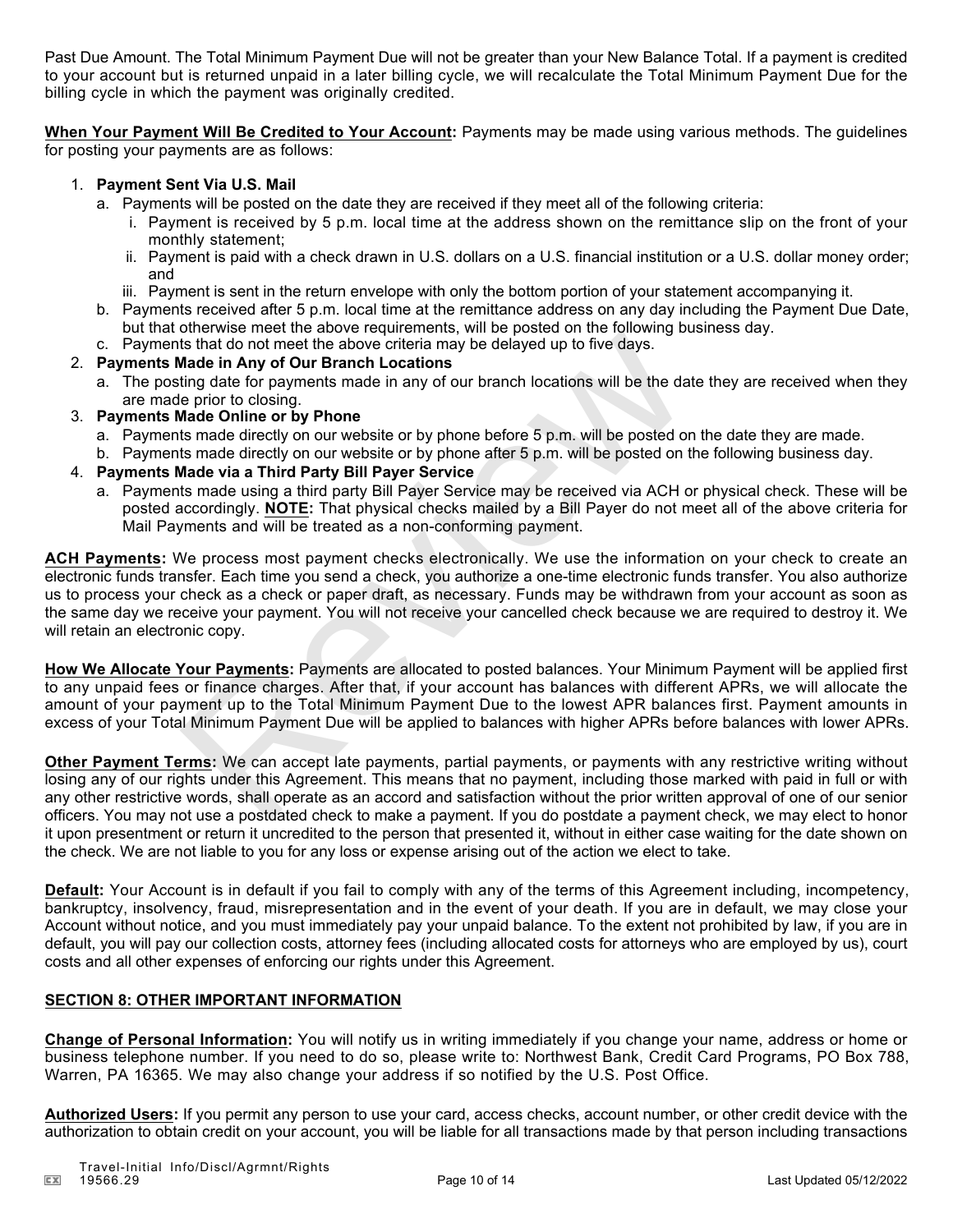for which you may not have intended to be liable, even if the amount of those transactions causes a credit line to be exceeded. Authorized users of this account may have the same access to information about the account and its users as the account holders. We may send account materials (cards, statements and notices) to any liable party, and that person will be responsible for delivering those materials to the other liable parties and authorized users. Notice to any of you will be considered notice to all of you. You may allow authorized users on your account in the following ways: (1) by notifying us that you want someone added to your account as an authorized user; (2) by lending or otherwise intentionally making your card, account number, or credit device accessible to another; or (3) by any other ways in which you would be legally considered to have allowed another to use your account or to be legally prevented from denying that you did so. You must think carefully before you allow anyone to become an authorized user. By doing so, you authorize the person to use your account to the same extent you can, including but not limited to making any Purchases, Balance Transfers, Cash Advances, and allowing others to use your account. Your account does not permit you to limit the nature or amount of authority you give to any authorized user and you will not attempt to do so. An authorized user's authority will continue until you notify us that you are terminating the authority and you physically retrieve the card or other credit device.

**Credit Information:** We may periodically review your credit standing by obtaining information from credit reporting agencies and others concerning your accounts. You will provide updated financial information upon our request. In addition, we may report information about you to credit reporting agencies. You have the right to dispute the accuracy of information we have reported. If you believe we have furnished inaccurate or incomplete information about you or your account to a credit reporting agency, write to us at: Northwest Bank, Credit Card Programs, PO Box 788, Warren, PA 16365. Please include your name, address, Account number, telephone number, social security number and a brief description of the problem. If available, please include a copy of the credit report in question.

**Closing Your Account:** We may suspend or close your account or otherwise terminate your right to use your account. We may do this at any time and for any reason. We may elect to not honor any access check which is written after the expiration date printed on that check. You may close your account at any time by notifying us in writing or by telephone. Your obligations under this Agreement continue even after the account is closed. You must destroy all cards, access checks or other credit devices on the account when the account is closed.

When your account is closed, you must contact anyone authorized to charge transactions to your account, such as internet service providers, health clubs or insurance companies. These transactions may continue to be charged to your account until you change the billing. Also, if we believe you have authorized a transaction or are attempting to use your account after you have requested to close the account, we may allow the transaction to be charged to your account.

**Stopping Payment on Checks:** To stop payment of a check you write against your account, you must call us at the Customer Service number shown on your Statement with all the following information; the exact dollar amount of the Check; the Check number; your Account number; the name of the party to whom the Check was written; and the name of the person who signed the Check. We will stop payment on the Check if we receive your stop payment request by the business day before the day we pay your Check. The date we pay the Check may be before the date it posts to your Account. The stop payment order will remain effective for six (6) months. Any request for a stop payment will be subject to a Stop Payment Fee. You may write us to cancel the order at any time. If you need to do so, please write to: Northwest Bank, Credit Card Programs, PO Box 788, Warren, PA 16365. my you coordict reporting agencies. You have the right to dispute the a<br>labout you to credit reporting agencies. You have the right to dispute the a<br>lielive we have furnished inaccurate or incomplete information about y<br>wr

**Lost or Stolen Cards and Checks:** If your Card or Checks are lost or stolen, or if you think your Account is being used without your permission, you must notify us immediately by calling the "Lost or Stolen Card" number on your Statement.

**Unauthorized Use of Your Account:** Please notify us immediately of the loss, theft, or possible unauthorized use of your account toll free, at: (888) 999-3359 or (531) 233-6393.

**Dispute Assistance:** If you disagree with a transaction on your Statement or have a dispute with a merchant as a result of the transaction, you will provide information or assistance we reasonably request. Otherwise, you will pay us for any resulting loss we have unless we are prohibited by applicable law from holding you liable for our loss.

**Reservations:** When using your Account to make travel or lodging reservations, obtain the merchant's cancellation policy and follow it if you cancel. If you cancel, obtain the merchant's cancellation number that it is required to give you. The merchant may charge you for a cancelled transaction unless you can provide us with the merchant's cancellation number.

**Benefits:** We may offer you certain benefits and services with your account. Any benefits or services are not a part of this Agreement, but are subject to the terms and restrictions outlined in any official documents provided to you from time to time by or on behalf of Northwest Bank. We may adjust, add, or delete benefits and services at any time and without notice to you.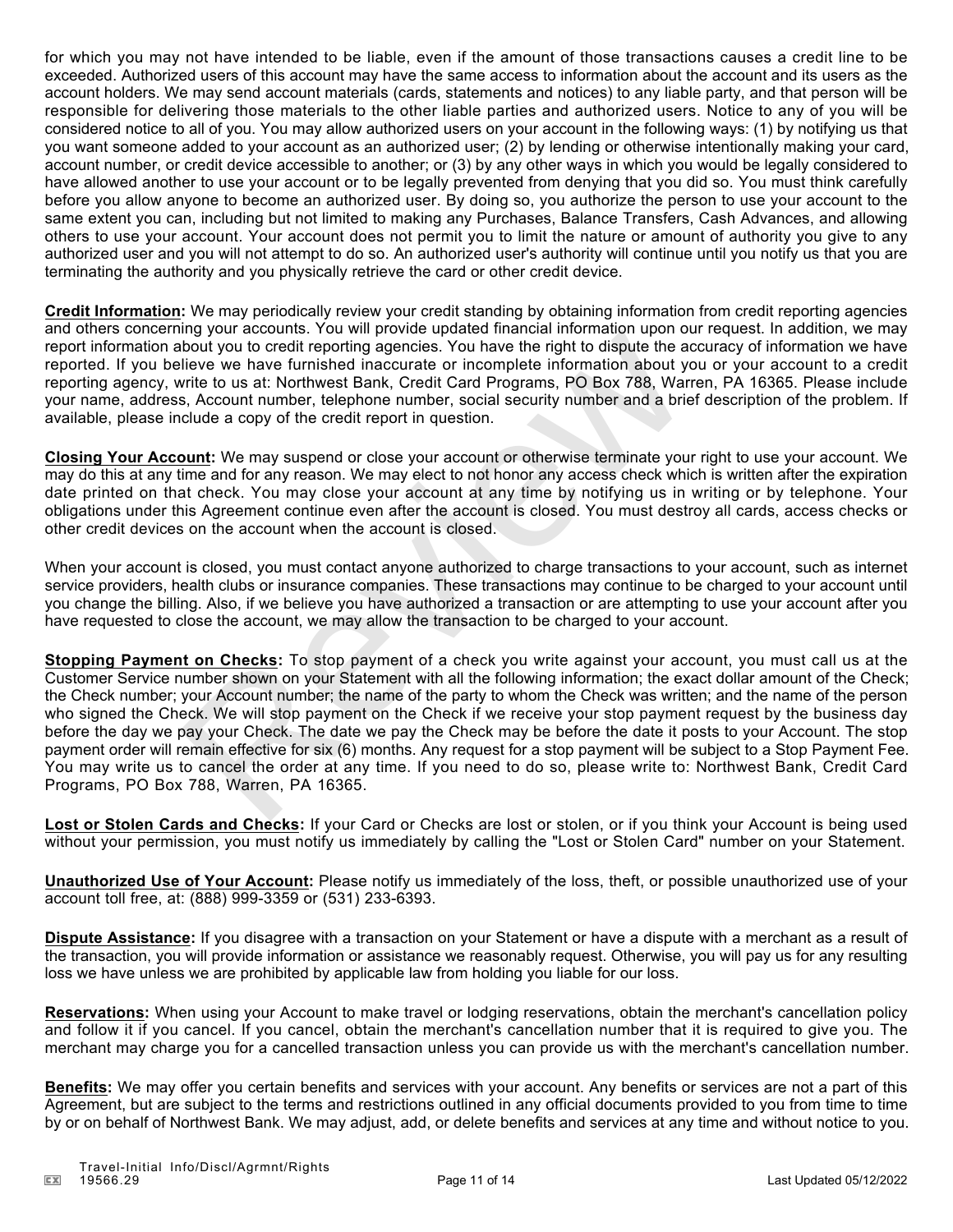**Monitoring and Recording Phone Calls:** You consent to and authorize Northwest Bank, any of its affiliates, or its marketing associates to monitor and/or record any of your telephone conversations with our representatives or the representatives of any of those companies. Where you have provided a cell phone number directly to us, or placed a cell phone call to us, you consent and agree to accept collection calls to your cell phone from us. For any telephone or cell phone calls we place to you, you consent and agree that those calls may be automatically dialed and/or use recorded messages.

**Right to Sell Your Account:** We may at any time, and without notice to you, sell, assign or transfer your account, any amounts due on your account, this Agreement, or our rights or obligations under your account or this Agreement to any person or entity. The person or entity to whom we make any such sale, assignment or transfer shall be entitled to all of our rights and shall assume our obligations under this Agreement, to the extent sold, assigned or transferred.

**Enforceability:** Our failure to exercise any of our rights under this Agreement will not waive any of our rights in the future. If any terms of this Agreement are found to be unenforceable; all other provisions will remain in full force.

# **SECTION 9: REGULATIONS AND GOVERNING LAW**

**Regulation Z Initial Disclosure:** You acknowledge receiving from us your Initial Disclosures required by Truth-in-Lending Regulation Z and agree that terms contained in your Initial Disclosures apply to your use of the card.

**Governing Law: THIS AGREEMENT IS GOVERNED BY APPLICABLE PENNSYLVANIA AND FEDERAL LAW.** This Agreement is made in Pennsylvania and we extend credit to you from Pennsylvania. This Agreement is governed by the laws of the State of Pennsylvania (without regard to its conflict of laws principles) and by any applicable federal laws.

**Ohio Residents:** Ohio anti-discrimination laws require creditors to make credit equally available to all creditworthy customers and that credit reporting agencies maintain separate credit histories on individuals upon request. The Ohio Civil Rights Commission administers these laws.

**New York Residents:** Northwest Bank may obtain at any time your credit reports for any legitimate purpose associated with the account or the application or request for an account including but not limited to reviewing, modifying, renewing and collecting on your account. On your request, you will be informed if such a report was ordered. If so, you will be given the name and address of the consumer-reporting agency furnishing the report. New York residents may contact the New York state department of financial services by telephone at (800) 342-3736 or visit its website www.dfs.ny.gov for free information on comparative credit card rates, fees and grace periods. al Disclosure: You acknowledge receiving from us your Initial Disclosure<br>argree that terms contained in your Initial Disclosures apply to your use of<br>THIS AGREEMENT IS GOVERNED BY APPLICABLE PENNSYLVANI<br>in Pennsylvania and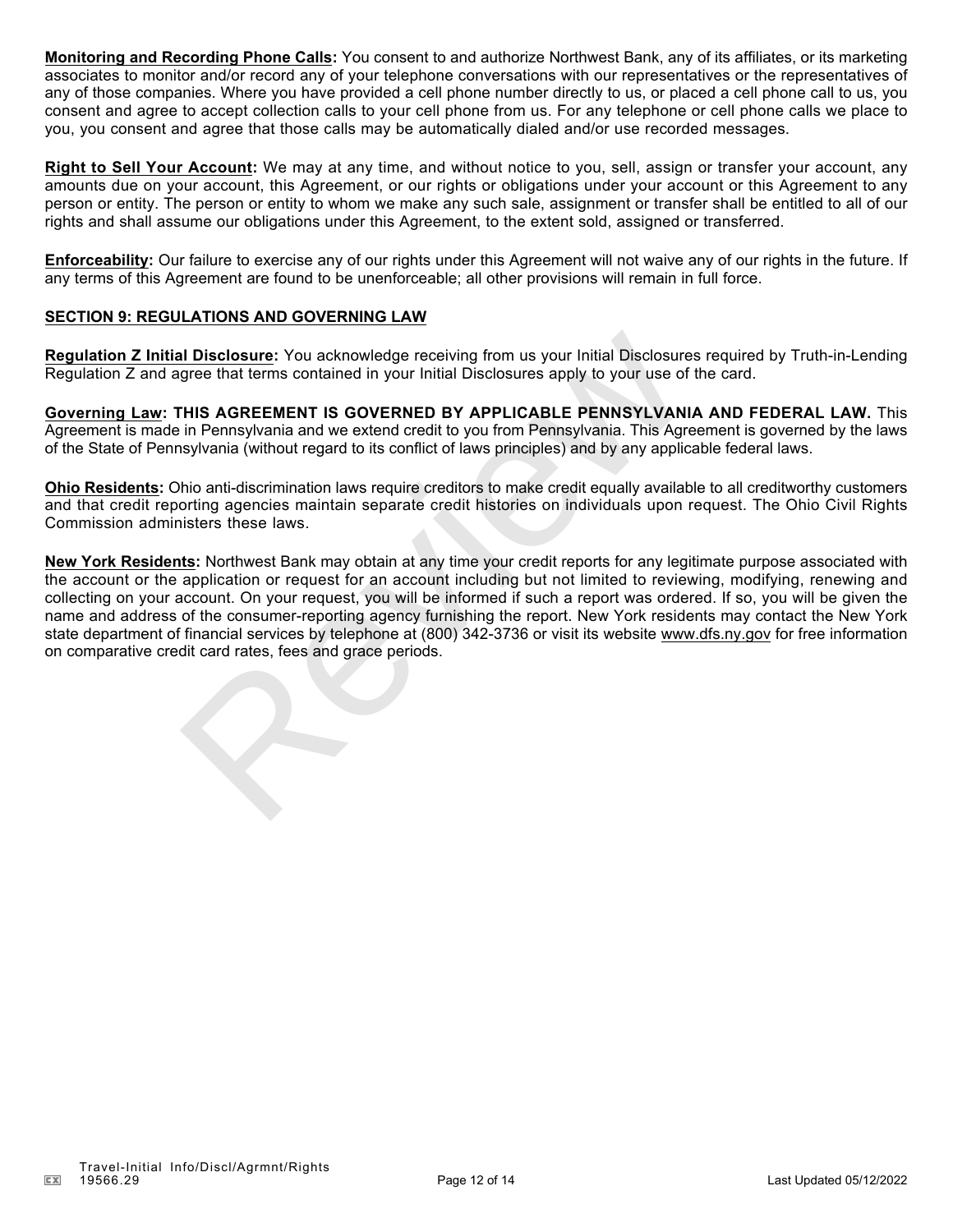# **YOUR BILLING RIGHTS: KEEP THIS DOCUMENT FOR FUTURE USE**

# **This notice tells you about your rights and our responsibilities under the Fair Credit Billing Act.**

# **What To Do If You Find A Mistake On Your Statement**

If you think there is an error on your statement, write to us at: Northwest Bank P.O. Box 2087 Omaha, NE 68103-2087 You may also contact us on the Web: www.northwest.com. Log in to Northwest Internet Banking and go to the credit card

#### **In your letter, give us the following information:**

- Account information: Your name and account number.
- Dollar amount: The dollar amount of the suspected error.
- Description of problem: If you think there is an error on your bill, describe what you believe is wrong and why you believe it is a mistake. nt: The dollar amount of the suspected error.<br>
a mistake.<br>
a mistake.<br>
a mistake.<br>
a mistake.<br>
a mistake.<br>
us:<br>
us:<br>
us:<br>
us:<br>
wys after the error appeared on your statement.<br>
us:<br>
us:<br>
us:<br>
us:<br>
a mistake divided a paymen

#### **You must contact us:**

portal.

- Within 60 days after the error appeared on your statement.
- At least 3 business days before an automated payment is scheduled, if you want to stop payment on the amount you think is wrong.

You must notify us of any potential errors in writing or electronically. You may call us, but if you do we are not required to investigate any potential errors and you may have to pay the amount in question.

#### **What Will Happen After We Receive Your Letter**

#### **When we receive your letter, we must do two things:**

- 1. Within 30 days of receiving your letter, we must tell you that we received your letter. We will also tell you if we have already corrected the error.
- 2. Within 90 days of receiving your letter, we must either correct the error or explain to you why we believe the bill is correct.

### **While we investigate whether or not there has been an error:**

- We cannot try to collect the amount in question, or report you as delinquent on that amount.
- The charge in question may remain on your statement, and we may continue to charge you interest on that amount.
- While you do not have to pay the amount in question, you are responsible for the remainder of your balance.
- We can apply any unpaid amount against your credit limit.

#### **After we finish our investigation, one of two things will happen:**

- If we made a mistake: You will not have to pay the amount in question or any interest or other fees related to that amount.
- If we do not believe there was a mistake: You will have to pay the amount in question, along with applicable interest and fees. We will send you a statement of the amount you owe and the date payment is due. We may then report you as delinquent if you do not pay the amount we think you owe.

If you receive our explanation but still believe your bill is wrong, you must write to us within 10 days telling us that you still refuse to pay. If you do so, we cannot report you as delinquent without also reporting that you are questioning your bill. We must tell you the name of anyone to whom we reported you as delinquent, and we must let those organizations know when the matter has been settled between us.

If we do not follow all of the rules above, you do not have to pay the first \$50 of the amount you question even if your bill is correct.

### **Your Rights If You Are Dissatisfied With Your Credit Card Purchases**